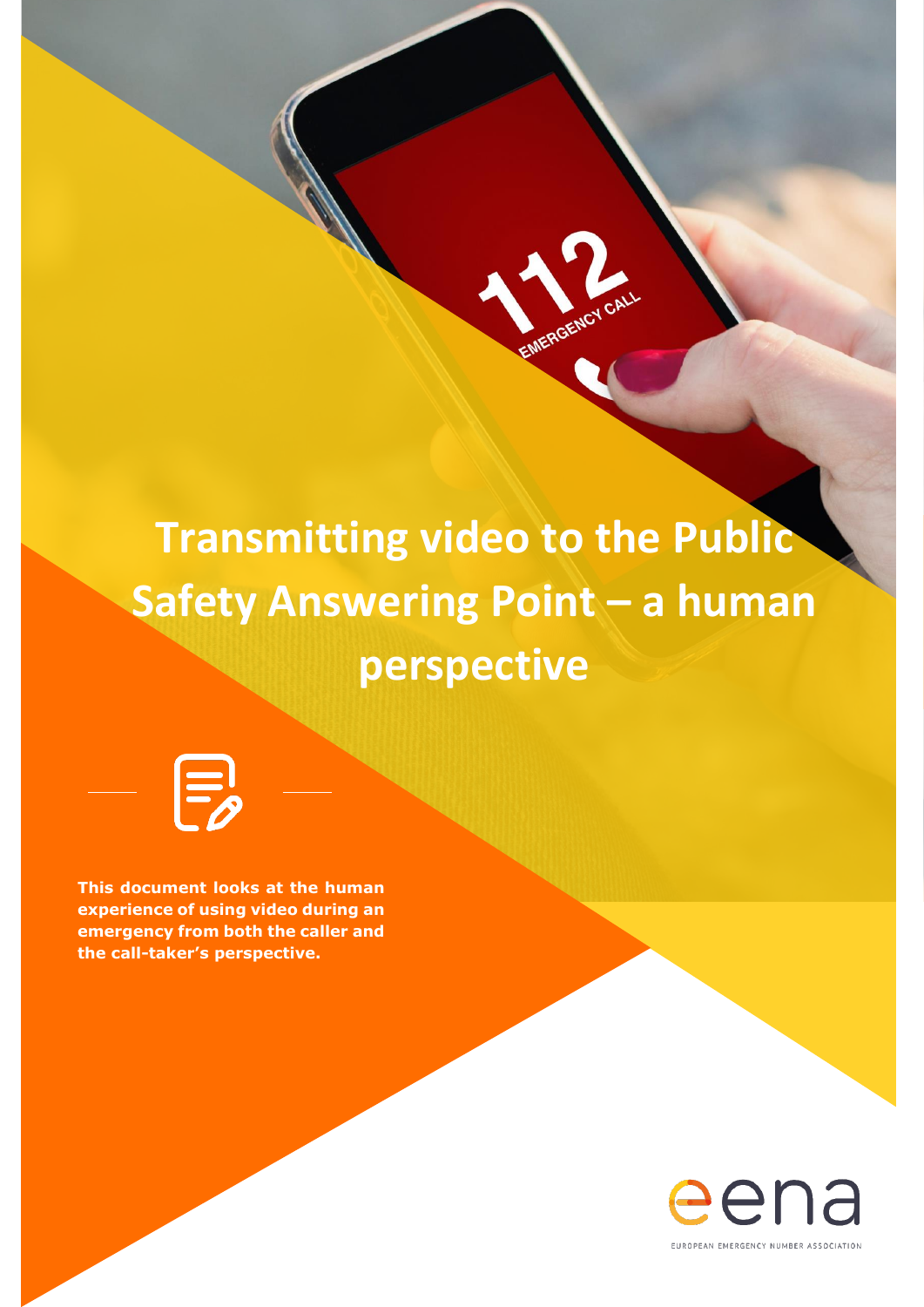## Transmitting video to the Public Safety Answering Point – a human perspective



## **FFNA**

## European Emergency Number Association **FFNA 112**

Avenue de la Toison d'Or 79, Brussels, Belgium T: +32/2.534.97.89 E-mail: info@eena.org

**Authors that contributed to this document:** 

**Authors:**

**David Wales**, Customer Experience Expert **Filip Maleňák**, Aplikace Záchranka

**Contributors:**

**Cristina Lumbreras**, EENA **Ondřej Franěk**, EMS Prague

#### **LEGAL DISCLAIMER:**

This document is authored by EENA staff members with contributions from individual members of EENA and represents the views of EENA. This document does not represent the views of individual members of EENA, or any other parties.

This document is published for information purposes only and it does not declare to be a statement or interpretation of EU law or the national law of EU Member States. This document is entirely without prejudice to the views of relevant national statutory authorities and their legal functions and powers, whether under EU law or the national law of their Member State. Accordingly, under no circumstances may reliance be placed upon this document by any parties in compliance or otherwise with any applicable laws. Neither may reliance be placed upon this document in relation to the suitability or functionality of any technical specifications, or any other matters discussed in it. Legal advice, technical advice and other advice as relevant, may be sought as necessary.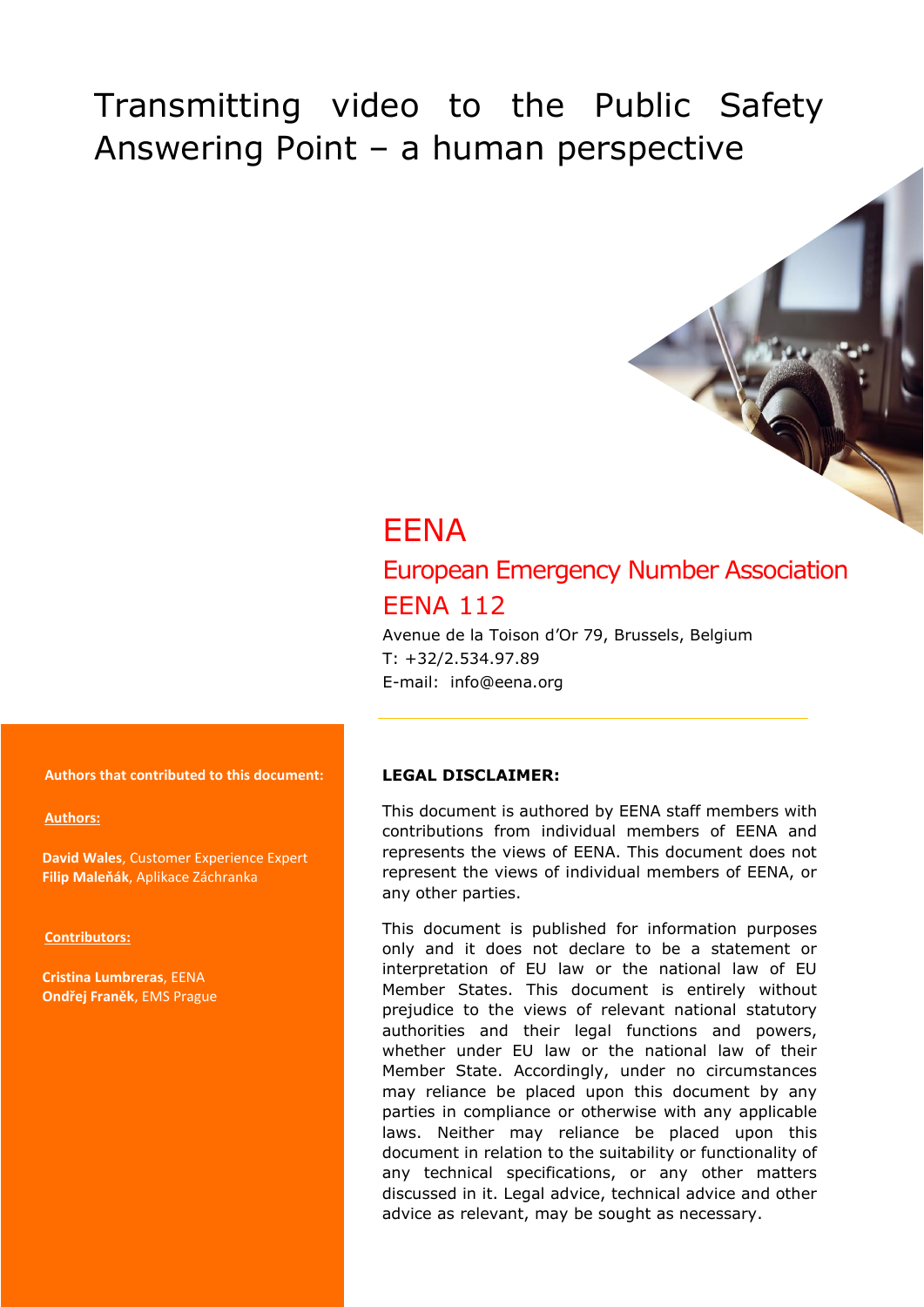



| $\overline{\mathbf{3}}$ |  |
|-------------------------|--|
|                         |  |
|                         |  |
|                         |  |
|                         |  |
|                         |  |
|                         |  |
| $\overline{3}$          |  |
|                         |  |
|                         |  |
|                         |  |
|                         |  |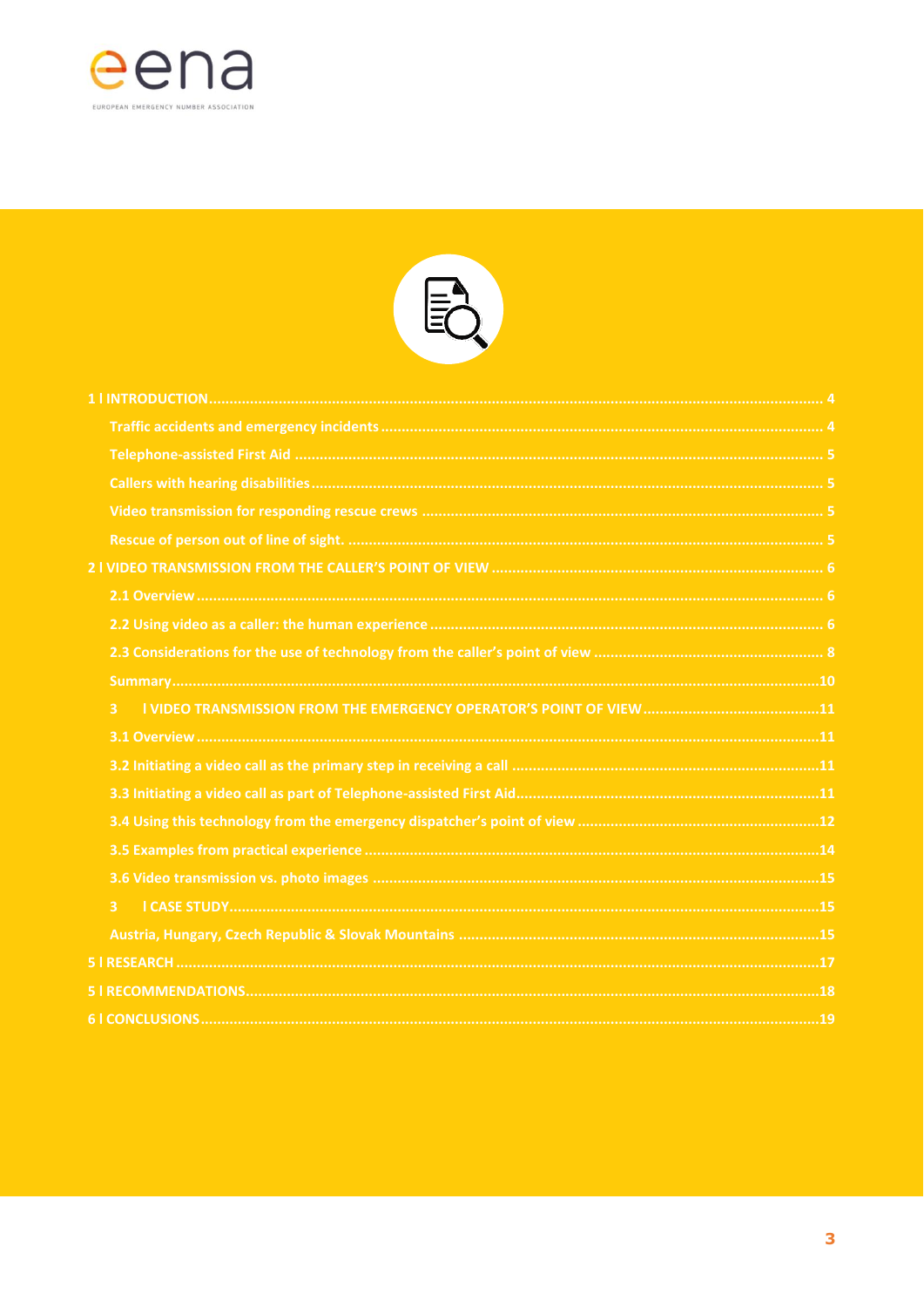



## <span id="page-3-0"></span>1 l INTRODUCTION

The Public Safety Answering Point (PSAP) is a key part of rescue systems everywhere in the world. It is their emergency operators who have first contact with the patient or caller. The speed of assistance significantly depends on the capabilities of the PSAP operator. They must decide, on the basis of a voice call, to send the correct means of response or coordinate on-the-spot lifesaving procedures including Telephone-assisted First Aid. Obtaining the maximum information from the caller is thus a basic prerequisite for the entire rescue process.

Throughout the history of emergency lines, the only connection between the caller and the PSAP has been a telephone call. Over time, the telephone call has been supplemented with information about the exact location of the caller, their identification and basic classification of the type of incident. This additional information is provided through the implementation of Advanced Mobile Location and through the use of emergency call mobile apps. This additional information can significantly reduce the time needed to deploy the appropriate rescue response. The emergency operator can thus focus more on the patient's condition without having to divert vital time to establishing caller location or identification.

However, the goal of PSAPs can be even more bold – to be able to see the scene of the incident. Not just to rely solely on the telephone call and additional data, but to actually see the situation on the ground as it really is. Video transmission directly from the scene may revolutionise the work of the PSAP. In specific cases, it significantly speeds up and streamlines the overall evaluation of the emergency situation before the crew's arrival on scene. In 2020, several projects were launched with the aim of implementing this method of communication. This document focuses on Video Use Cases – the issues concerning the relationship between technology and the operator/caller during an emergency call rather than just the technology itself.

Based on expert discussions in the field of emergency services and resuscitation, and from the point of view of the emergency medical service, the following types of incidents have been identified as those in which video transmission plays a crucial role for more efficient and faster provision of emergency care.

## <span id="page-3-1"></span>Traffic accidents and emergency incidents

Traffic accidents and other emergencies are often characterized by both a large number of callers connected to a single incident, together with a large number of casualties. Often, callers cannot accurately describe the severity of the incident, the number of injured people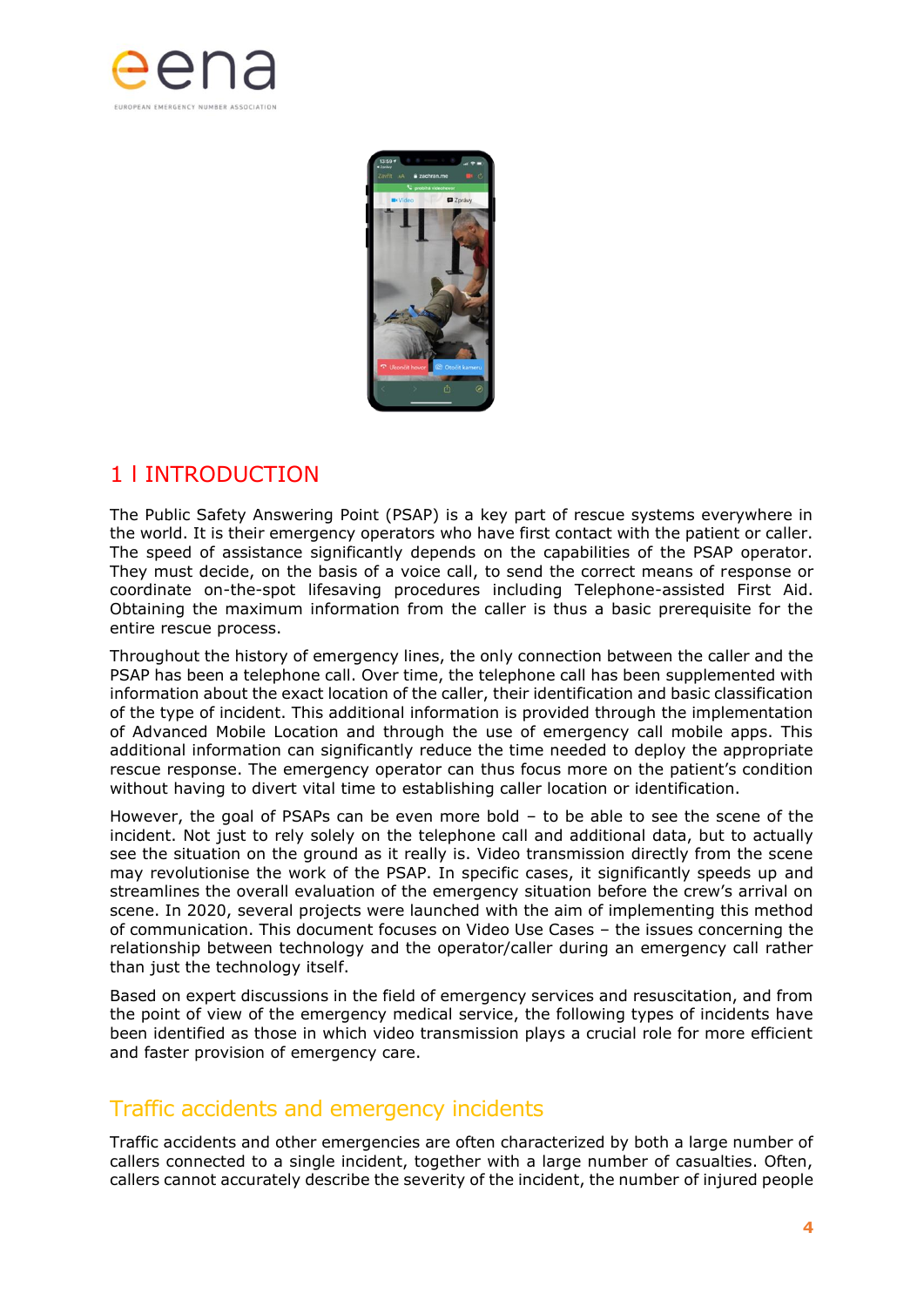

or their current state of health. Moreover, with these incidents there is the further problem that with each of the callers describing the situation from their own point of view, the descriptions from the same incident may actually contradict one another. The use of video transmission technology by one or more callers can provide the PSAP with essential information about the nature of the emergency, the number of injured people and the severity of their medical condition.

## <span id="page-4-0"></span>Telephone-assisted First Aid

Telephone-assisted First Aid instructions given before the crews' arrival on scene significantly increase the patient's chances of survival and are now considered one of the basic skills of emergency line operators. As this is via telephone call, however, the operator has only the caller's description to go on when assessing the patient's condition and the adequacy of First Aid provided. The addition of video transmission allows the operator to check both the patient's current state of health in detail (for example, the depth of breathing) and the subsequently provided First Aid. In many cases, video transmission has meant that while providing CPR, any errors in the tilt of the patient's head, or the placement of hands, rate and depth of chest compressions can be spotted and corrected by the emergency operators.

## <span id="page-4-1"></span>Callers with hearing disabilities

It is not easy for a deaf or hard of hearing caller or patient to pass on information via a regular emergency call. Communication is thus often limited to sending special SMS messages or using emergency mobile apps that can transmit the caller's location, medical history and, through icons, the type of emergency. Supplementing this established communication with video is crucial for deaf and hard of hearing callers when providing the PSAP with more complete information about the incident. By simply pointing their mobile phone camera, the caller can provide the visual information the operator needs to immediately evaluate the situation. Additionally, video communication means sign language can then be used to communicate with deaf and hard of hearing callers (if the PSAP is prepared for this method of communication).

## <span id="page-4-2"></span>Video transmission for responding rescue crews

The responding crew on their way to the incident usually receives the maximum amount of information about the nature of the incident from the PSAP. However, text and verbal description can be supplemented by a recording or live transmission direct from the scene. The video call between the caller and the PSAP can be simultaneously transmitted directly to the responding crew's vehicle in order to provide comprehensive information about the situation at the scene. The intervening crew can thus be better prepared for the mission while already on their way there.

## <span id="page-4-3"></span>Rescue of person out of line of sight.

When attending rescues, it is not always possible to visually assess the access to, or immediate area, around the casualty. This can mean that risks to the rescuers are only discovered once they have committed to their deployment. It could also mean that their actions adversely affect the casualty if they are in a precarious or unstable location. If it can be done safely, and without risking loss of the phone from dropping, then the casualty using their camera to survey the scene from their perspective can help to reduce these risks.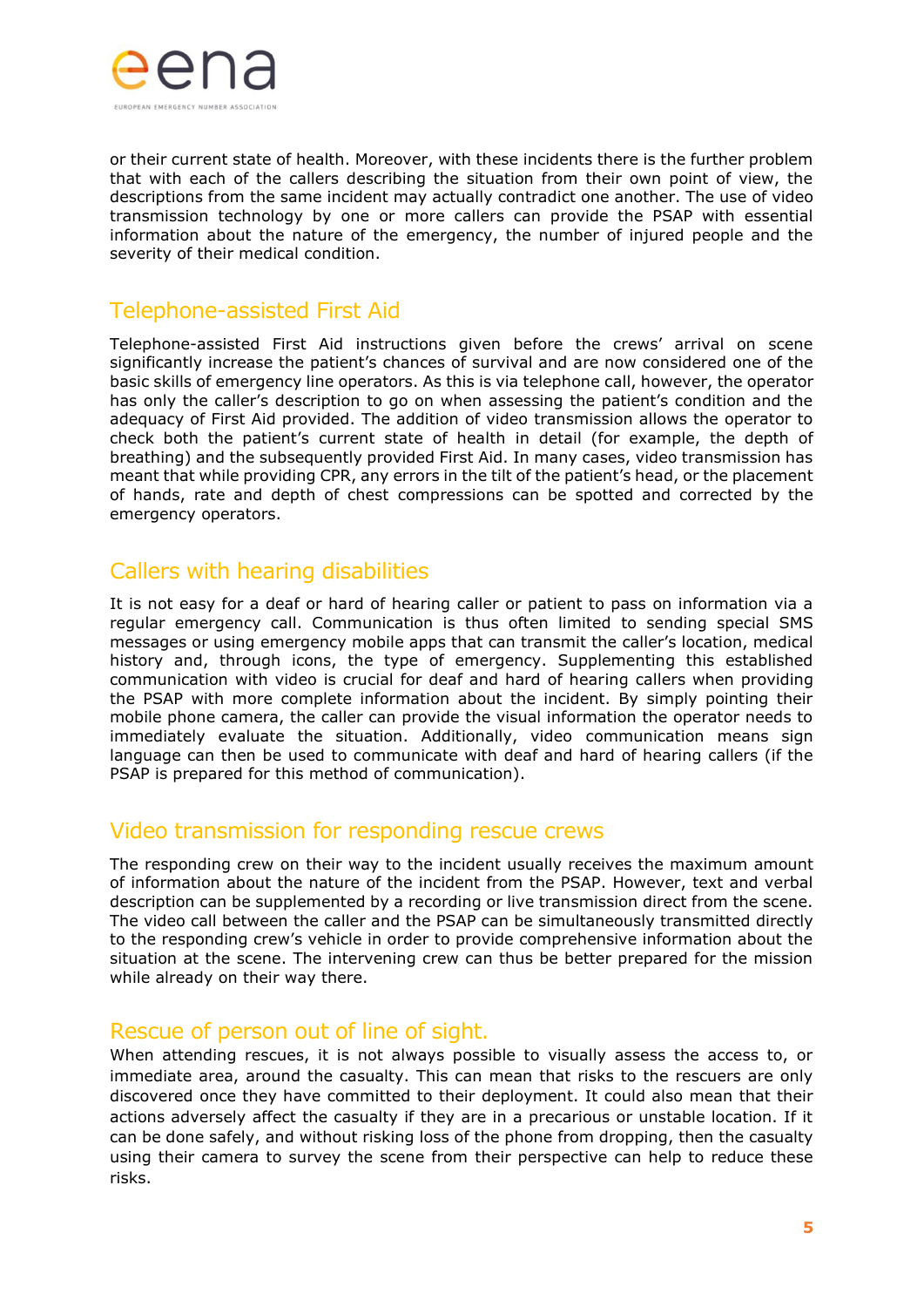

## <span id="page-5-0"></span>2 l VIDEO TRANSMISSION FROM THE CALLER'S POINT OF VIEW

## <span id="page-5-1"></span>2.1 Overview

Currently, in most cases, the caller contacts the emergency number via a standard telephone call, whether this be by dialling the relevant emergency number directly or via the relevant mobile app.

## <span id="page-5-2"></span>2.2 Using video as a caller: the human experience

Fortunately, the need to call for emergency assistance is something that most people will never need to do, or it will at least be a rare event. Because of that, the process of doing so can be an unfamiliar and daunting experience involving various considerations.

These may be personal such as wishing to avoid the embarrassment of emergency services attending or not wanting people entering their property. Others may believe that in calling, they will deprive someone in greater need or they will have to pay for the response.

#### Assessing the need for a response

There are also more practical factors that influence when, or whether, people call the emergency number. For some incidents, the caller will be in no doubt about the need for assistance and will call immediately. This may be where they know that an urgent response is critical and/or that no-one present could safely or effectively intervene.

However, for some events the need for professional assistance is not always as obvious, such as a small fire. In these cases, many people will often attempt to deal with it themselves, and if this proves unsuccessful, they then call for help. It would be tempting to say they should call as soon as they discover it, but all the emergency services rely on some level of public intervention to resolve incidents on their own. Without this, the emergency services could not otherwise manage call demand or respond to every event. The issue, especially where an incident is still developing, is that often the guidance to the public is generic and as such may be unhelpful in informing their decision whether, or at what stage, to call for assistance. Clearly, this is something which could be aided using video to relay at-scene events to the emergency services and provide a better means to guide the public.

#### Overall impact of being able to understand information and instructions

Trying to describe something without being able to see it impairs effective communication, especially when this relates to a complex or evolving situation. This may also be difficult if the caller has limited appreciation due to their physical location or due to being partially sighted. This can lead to errors or reliance on assumptions (explicit and implicit). The value of video in adding another option or layer of verification will reduce the likelihood that there is a difference between what is being described and how it is interpreted. This is particularly the case where subjective terms are used to describe something.

Many lay persons will often act willingly and instinctively to help others, even where it incurs a risk to themselves. It can often be later, when they have time to reflect, that they wonder if they did the right thing and whether their actions were successful. One way this potential for post-incident distress can be reduced is by using video. This would allow the call handler to provide advice and support during the intervention, thereby improving the chance of a good outcome and reducing the burden on an individual for their actions.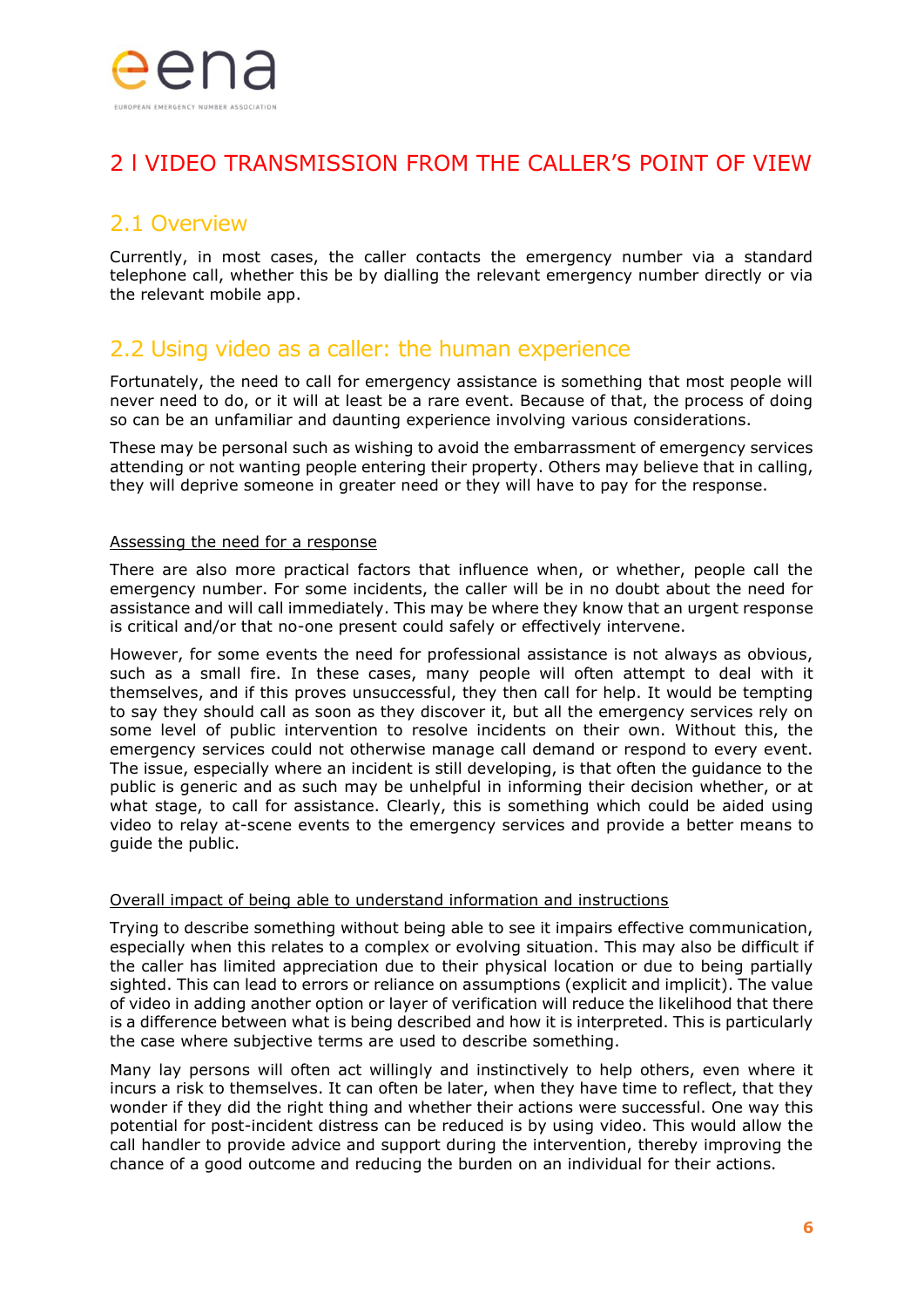

Where this requires knowledge not available to the call handler, it could even be possible to remotely connect them to a specialist resource e.g. an electrician should that be required before the arrival of the physical response.

In an emergency, it is routine for the call handler to ask about other persons likely to be at risk, but less frequently will they ask about pets and very rarely about possessions. And yet, these are often particularly important and the fear of losing them can be a strong driver of people's behaviour<sup>1</sup> and a cause of significant distress. The adoption of video provides a new opportunity for services to consider how they can incorporate these factors and needs into their services.

There is evidence to suggest that when engaged in activity, people report that time seems to go quickly. When just waiting for the emergency response, time seems disproportionally long. As a result, they may then feel the need to 'do something' out of frustration before help arrives, or they may be angry when crews first arrive. Video contact can better reassure them and keep them focussed on beneficial activities until emergency services arrive.

Video also enhances the ability to meet the needs of a diverse community, by introducing the ability to show and not tell. As a result, it is an important to step towards reducing inequality.

#### Understanding the person

The importance and influence of emotions on both parties of an emergency call is only starting to become fully appreciated. It is not necessary to discuss this at length, but it is sufficient to acknowledge that video will provide additional options.

Whilst many callers will be in a calm state, some will not be. The use of empathy and other techniques have found to be effective ways of engaging with distressed callers. Video enhances this as it allows for the sharing of non-verbal cues, intentional and otherwise. It also provides a means to assess whether what is said is consistent with what is seen. By allowing another set of eyes to see the incident, it reduces the burden and potential anxiety on the caller where they are solely responsible for reporting the events, especially when they may not know what is relevant.

Relying on audio can mean that call handlers must make a lot of assumptions and that may impair the advice they give. For example, in the event of a fire, the caller may be told to get out and stay out. However, often the fires are small and contained, with other parts of the building remaining unaffected and safe. In these circumstances, telling someone to stand outside in the cold or rain could represent a bigger risk to health than the fire. There may also be other factors to consider, for example, would it be easier to manage distressed pets indoors rather than outside. The ability to monitor the options by video may allow the call handler to consider other options that strike a balance between all circumstances and not just the reported emergency.

Whilst process is important, it is always helpful to reflect on the following quote by Angela Mayou that identifies the need to be human as well as professional.

'I've learned that people will forget what you said, people will forget what you did, but people will never forget how you made them feel.'

<sup>&</sup>lt;sup>1</sup> Thompson OF, Wales DG. 2015. A qualitative study of experiences, actions, and motivations during accidental dwelling fires. Fire and Materials 39(4):453-465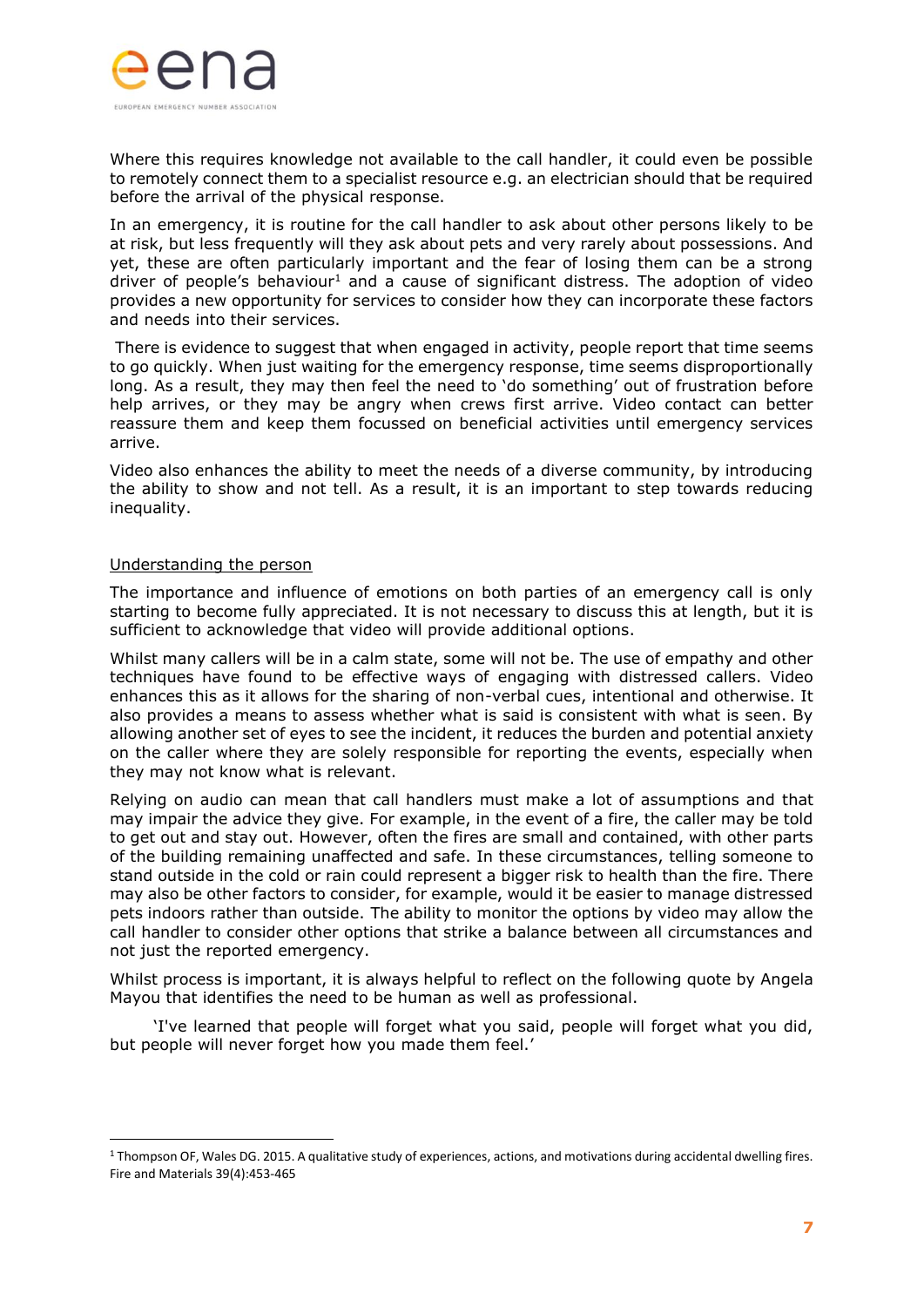

## <span id="page-7-0"></span>2.3 Considerations for the use of technology from the caller's point of view

### **2.3.1 Technical considerations**

It is clear from the above points that in order to establish video communication with the caller, several technical conditions need to be met:

- The caller needs to be using a smartphone
- The caller's smartphone needs to have current Internet access
- The caller must be able to multitask on their smartphone

The above conditions can be a barrier, especially for callers who are not used to routinely using these features in everyday life.

### **2.3.2 Considerations from a human perspective**

The potential to use video represents a significant step forward for the emergency services. However, it must always be borne in mind that we exist within a society that is itself constantly evolving. A recent study found that the use of video is in fact already well established in the public's mind.

'People increasingly like – and expect to have access to – video chat with 85% saying they'd like to engage with organisations over video.'<sup>2</sup>

There is also a recognition that the public are less inclined to make allowances for different sectors and instead their expectations are set by their experience with the best organisations, regardless of what category they are in.

Video technology is still relatively new but, in response to commercial pressures, many organisations have had to accelerate its adoption. This is helpful as their experience could be a great resource to the emergency services when considering procurement and implementation. The pandemic has also forced far greater use of video, which has also made it something people are more familiar and comfortable with.

When viewed from this wider perspective, the use of video must quickly become a core part of the emergency call. Whilst there are some important considerations for the emergency services, these must be seen as problems to quickly solve and not obstacles leading to prolonged or deferred implementation. It is unlikely the emergency services will encounter any problems that are truly unique and have not been addressed elsewhere.

### Familiarity

The act of making an emergency call can invoke strong emotions for some callers. This is in part due to considerations about asking for help (or the consequences of it) but also due to uncertainty about the process and what will be required.

<sup>&</sup>lt;sup>2</sup> Source: BT Global Temperature Check of Customer Priorities for Customer Experience, February 2021.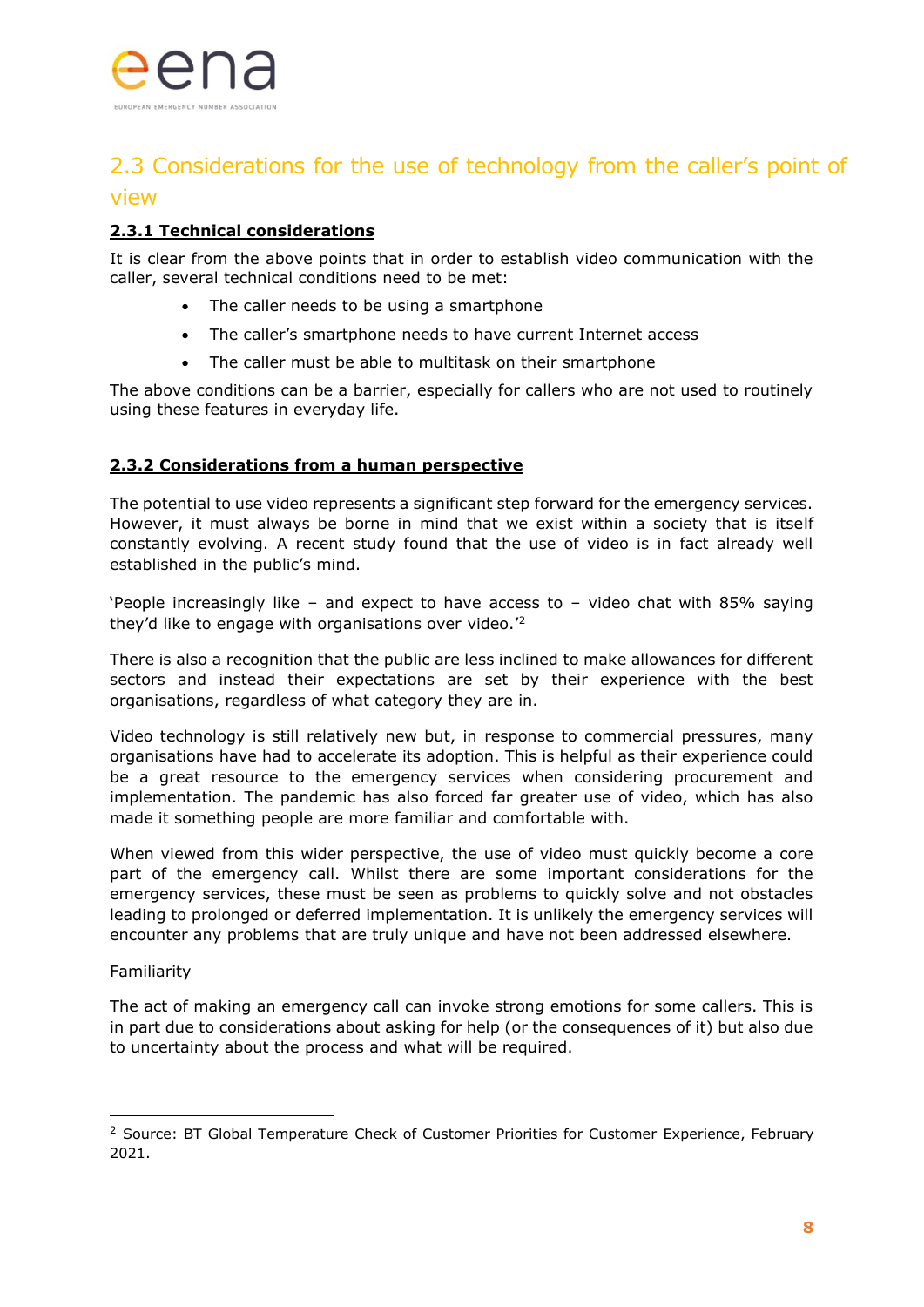

Most people will only ever make these calls rarely and so education or personal experience are not appropriate options to address caller anxiety. Rather than routing them through emergency call systems they are unfamiliar with, it will increasingly be possible for the emergency services to accept calls (including video calls) through social media or apps that they use regularly. It is not without its challenges but again, other sectors will offer many solutions from their experience of having done the same.

This approach may also reduce the time before the public call as it removes a barrier to doing so. It should also be noted that increasingly, emergency call technology and functions are being developed in other sectors. For example, many vehicles now have in-built emergency assistance functions, and it is likely that these will develop from audio to video over time as well. Not only may this mean the first call is not directly to the emergency service, but it may mean the commercial sector set different expectations for how emergency calls and assistance are provided.

#### Relationship between call handler and caller

Historically, the emergency call infrastructure has been developed from the perspective of the statutory services. This has important consequences for the hardware and scripts adopted. That distinction is now shifting and increasingly recognition of the needs and contribution of the caller will have to be built into future developments. This is a broad subject that requires further consideration. However, in introducing video, the caller must be understood as an individual and not seen just as a resource for the services to direct as required. This will include physical features such as the caller having the ability to control some of the video functions. It also includes adopting an appropriate tone of voice and language with the caller as well as establishing joint goals where possible. Video should help this.

#### One way video

It is likely that in its initial deployment, video will provide the ability for the call handler to see what the caller is seeing, but not the other way round. Given people's more usual experience of two-way viewing this may create some frustrations for the caller as it places them at a disadvantage in the call.

One way viewing may also limit the ability to exploit some of the benefits of video. For example, call handlers will be unable to demonstrate techniques physically and will still have to rely on describing them or trying to adjust the caller's actions from observation. In the longer term, this may also limit the ability to incorporate emerging technologies such as augmented reality.

Whilst it is not always the case, there will be regular calls in which it is helpful or necessary to create a strong bond with the caller. This can be for many reasons including, to reduce their distress or to build rapport so that they share information or follow guidance. Enabling the ability for the caller to see who they are talking to, would be very helpful in such situations. It would also allow for non-verbal techniques such as 'mirroring' to be used to benefit the caller.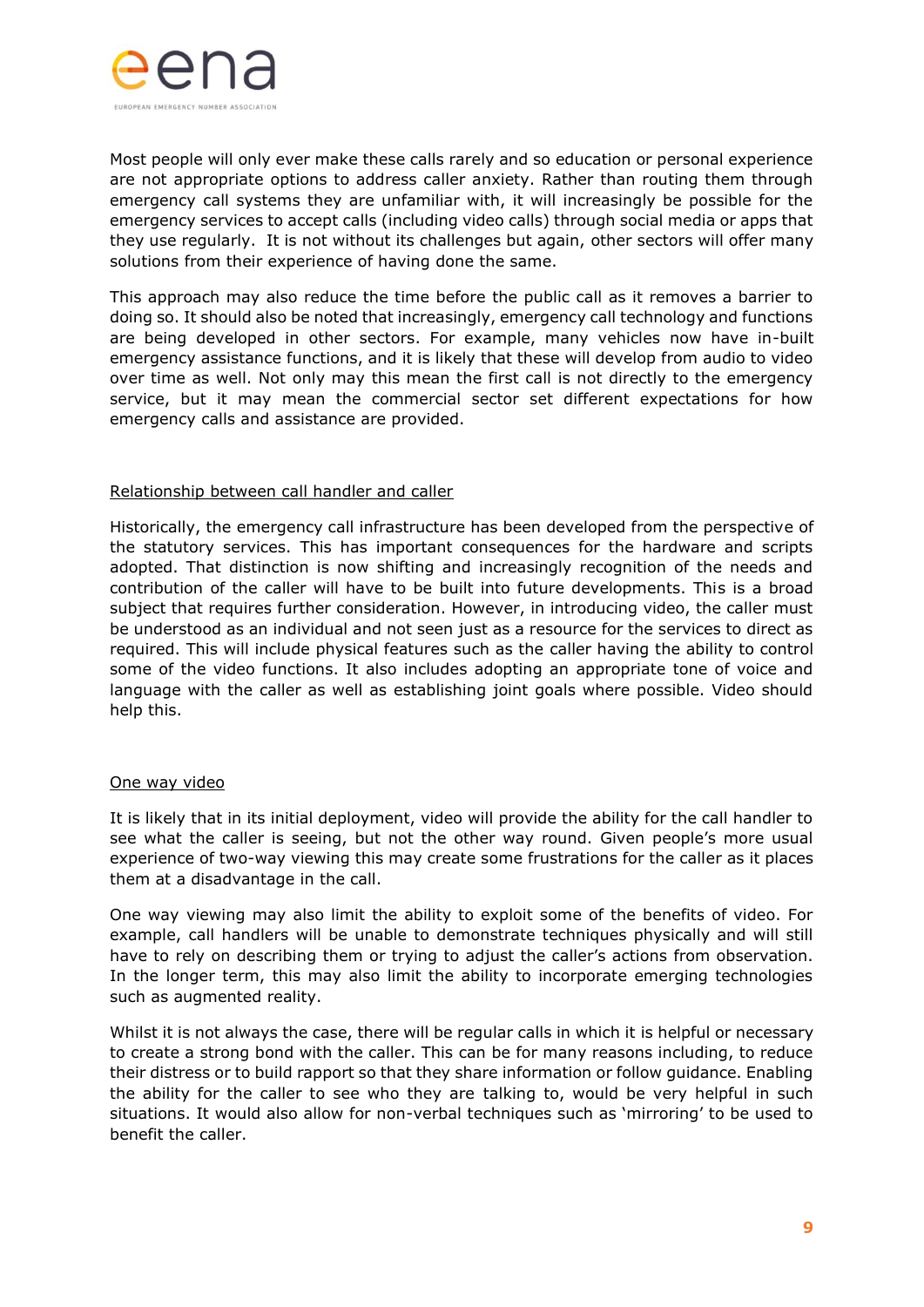

### Safety

One of the key questions that needs to be considered from the caller's point of view is the safety of a video call compared to a standard telephone call. If the emergency is a heart attack in a home environment and there are two or more bystanders present, video transmission has clear advantages with negligible chances of the bystanders themselves getting into danger due to their use of technology. However, this changes if the caller is on a busy road, for example, following a traffic accident. The situation may arise where the caller is so focused on their mobile device that they forget about their own safety. Unlike a standard telephone call, the caller's eyes are not directly focused on the situation itself but on watching their mobile phone's screen depiction of this. Here it is extremely important for the emergency operator to assess the situation and monitor the caller's possible need for consistent guidance during the call.

#### Lack of public awareness

In a minority of cases, people in the surrounding environment can react hostilely to a person filming the entire situation on a mobile phone. Sending video to the rescue service PSAP is such a new thing that other witnesses to the incident may at first mistake the caller for an opportunist taking a video for their own social networks. Consistent and widespread education and public awareness programmes are the only possible solution here.

#### Data usage

The caller's willingness to start a video call can also be affected by the demands of video transmission on their data tariff. So far, in practice, we have not encountered a caller refusing to initiate a video call due to data usage. However, it is advisable to prevent these situations, for example, by including video calls to the emergency number in the category of tariff-free services. This has been achieved by Vodafone for their customers in the Czech Republic. All data transfers that take place between EMS and the relevant web apps are not charged to users' data tariffs.

## <span id="page-9-0"></span>**Summary**

The use of video has the potential to improve communication between the caller and the call handler, as a person in distress is able to not only tell but show what it happening. This added information may help to create a better understanding between the caller and the call handler. The call handler can also watch over any intervention taken by the caller and advise as appropriate. For the caller, knowing that someone else sees what they see may help to relieve the burden of being the only eyes on scene.

The technology and process of a video call between the emergency line caller and the PSAP places much greater demands on the caller than just a telephone call itself. The user must be sufficiently conscious and aware of their surroundings and adequately equipped in terms of technology. Furthermore, the question of caller safety during the video call needs to be addressed.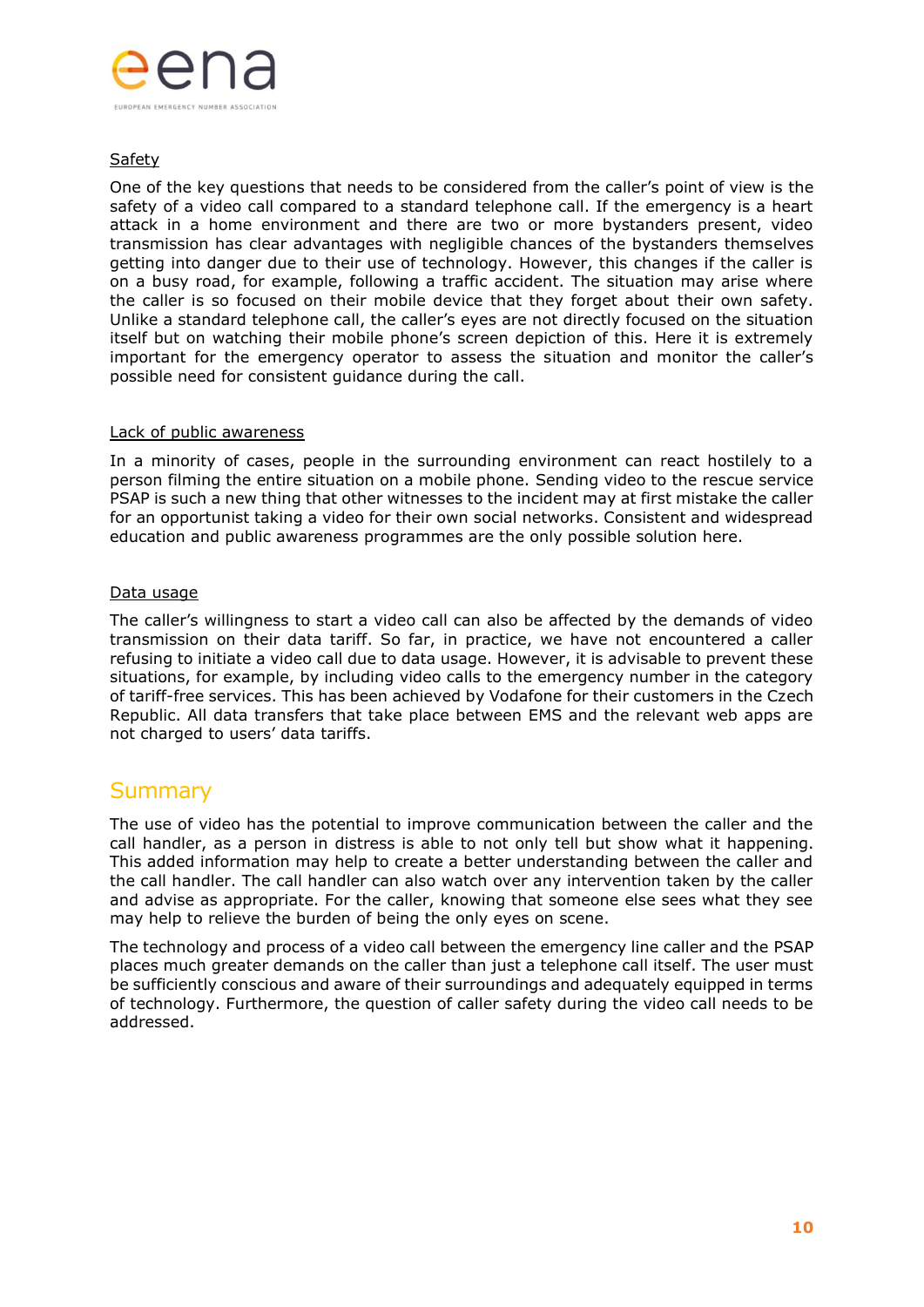

## <span id="page-10-0"></span>3 l VIDEO TRANSMISSION FROM THE EMERGENCY OPERATOR'S POINT OF VIEW

## <span id="page-10-1"></span>3.1 Overview

Receiving an emergency call in the current emergency line infrastructure is primarily done by answering a telephone call. The call can be supplemented by location information and other information integrated with the PSAP. From the operator's point of view, video transmission technology should be integrated as much as possible with the software used for operations management.

## <span id="page-10-2"></span>3.2 Initiating a video call as the primary step in receiving a call

This method is used particularly in situations where a video call can play an essential role in assessing an emergency call and the subsequent deployment of the responding crew to the scene.

From the emergency operator's point of view, the following would describe an example of the steps necessary to start the image transfer from the scene of the incident.:

- 1. Receiving an emergency call, establishing location.
- 2. Assessing the need to supplement the emergency call with video transmission as part of incident classification.
- 3. Verifying the technical prerequisites for video transmission.
	- a. The caller has contacted the emergency number via mobile app this means the operator has the current battery level and Internet connection status.
	- b. The caller has dialled the emergency number directly it is necessary to verbally verify their current battery level and Internet connection status.
- 4. Video initiation for example through WebRTC activation or sending the URL link for connection.
- 5. Establishing video communication with the caller while still maintaining the telephone call.
- 6. Deploying the appropriate crew and subsequent operations management.

At the same time, this method can be used when the PSAP receives more than one telephone call from a single emergency situation, such as a mass casualty incident. The basic functional scheme for receiving an emergency call (location, incident classification, caller identification, operations management) is already running and the second caller's video call provides the PSAP with more clarity of the situation at the scene, and if deployment of other rescue system units is required.

## <span id="page-10-3"></span>3.3 Initiating a video call as part of Telephone-assisted First Aid

In situations where all steps according to established procedures for crew deployment to the scene have taken place during a standard emergency call, it is possible in many cases for the PSAP to then use video to monitor the situation until the crew are on scene. In such cases, the caller is sent a video call connection link and any First Aid provided (e.g. CPR)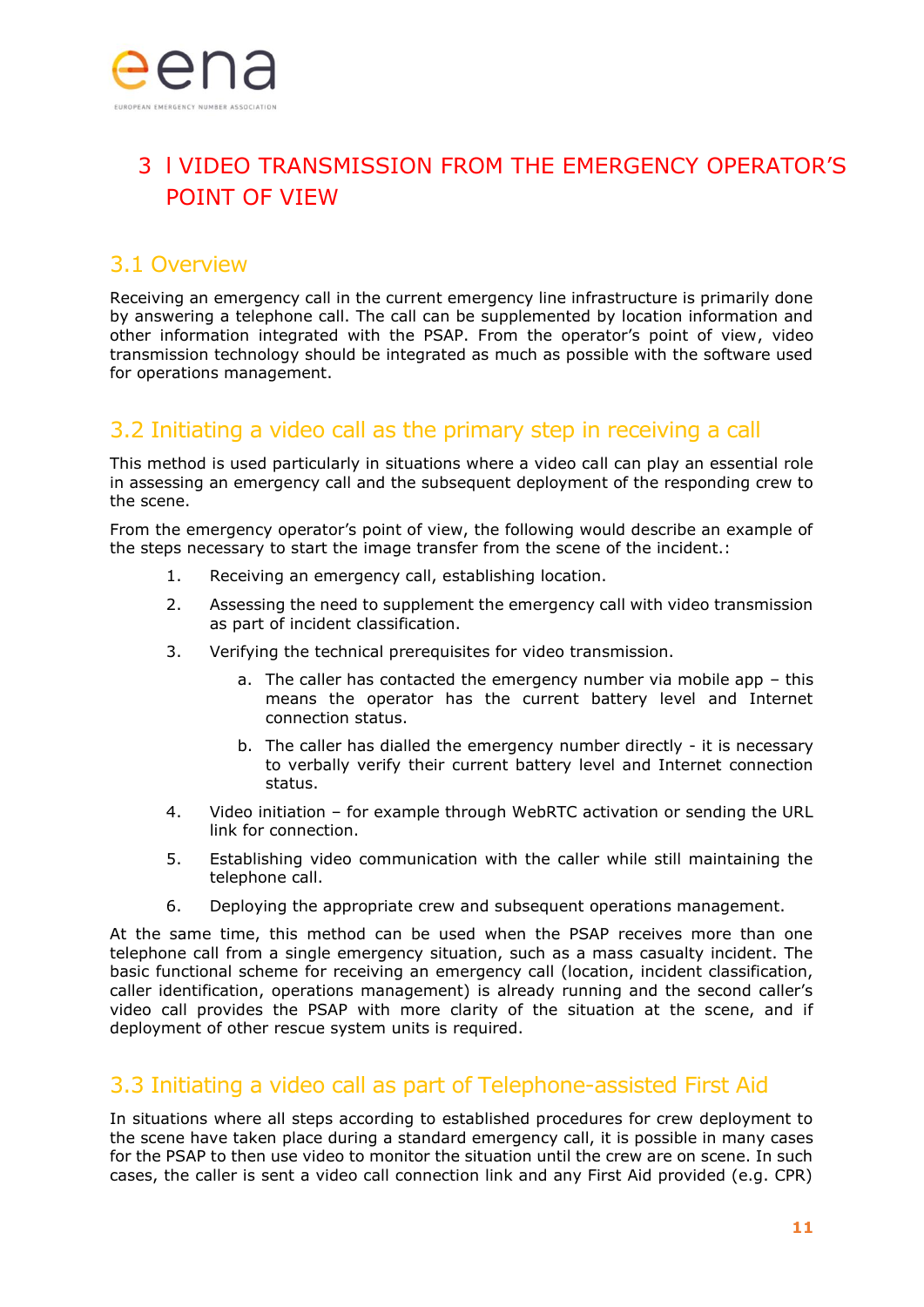

can be monitored until the crew arrives. Transmission is also important in situations where there is a risk of rapid deterioration in the patient's condition and the PSAP needs to carefully monitor this until the crew's arrival. The steps for making a video call would then be as follows:

- 1. Receiving an emergency call, establishing location, incident classification, and caller identification.
- 2. Crew deployment and subsequent operations management.
- 3. Assessing the need to supplement the emergency call with video transmission.
- 4. Verifying the technical prerequisites for video transmission.
- 5. The caller has contacted the emergency number via mobile app this means the operator has the current battery level and Internet connection status.
- 6. The caller has dialled the emergency number directly it is necessary to verbally verify their current battery level and Internet connection status.
- 7. Video initiation for example WebRTC activation or sending the URL link for connection.
- 8. Establishing video communication with the caller while still maintaining the telephone call.

## <span id="page-11-0"></span>3.4 Using this technology from the emergency dispatcher's point of view

#### Assessing whether to use video

From the dispatcher's point of view, it is always a question of assessing whether to supplement the standard telephone call with video calling in a given situation. Based on more than six months' experience of using the system in the Czech Republic, we have found that defining the types of incidents when a video call should or shouldn't be initiated is not actually useful. The cases presented in the introduction above should only be seen as ideal cases; the list of specific situations is much broader. It is always essential to evaluate the effectiveness of a video call in the context of the entire situation, starting with the expert side of things, the caller's characteristics, the surrounding environment and lighting conditions at the scene, and the technical prerequisites, such as the caller's battery status and Internet connection.

#### Familiarity with the technology

It would be advisable to integrate the video transmission system directly within the operations management software.

Above all, the dispatcher should familiarise themself with the technology before using it in practice. Knowing the technical limitations and connection methods from the caller's own perspective means they are more able to guide the caller. Awareness and practical experience of the technology is the best way to put it to good use as soon as possible.

#### Mental health

An interesting phenomenon that some dispatchers have raised is the fact that so far, their only connection to the scene has been via telephone call. The operator thus had an idea of the nature of the injury and the entire situation at the scene solely on the basis of what they heard.

Moving from an audio system to the adoption of video will understandably raise concerns about the potential for adverse mental wellbeing for the call handler. In practice it is likely to create some new risks but also some positive mental wellbeing. Each service must make its own assessment and the following is offered for consideration.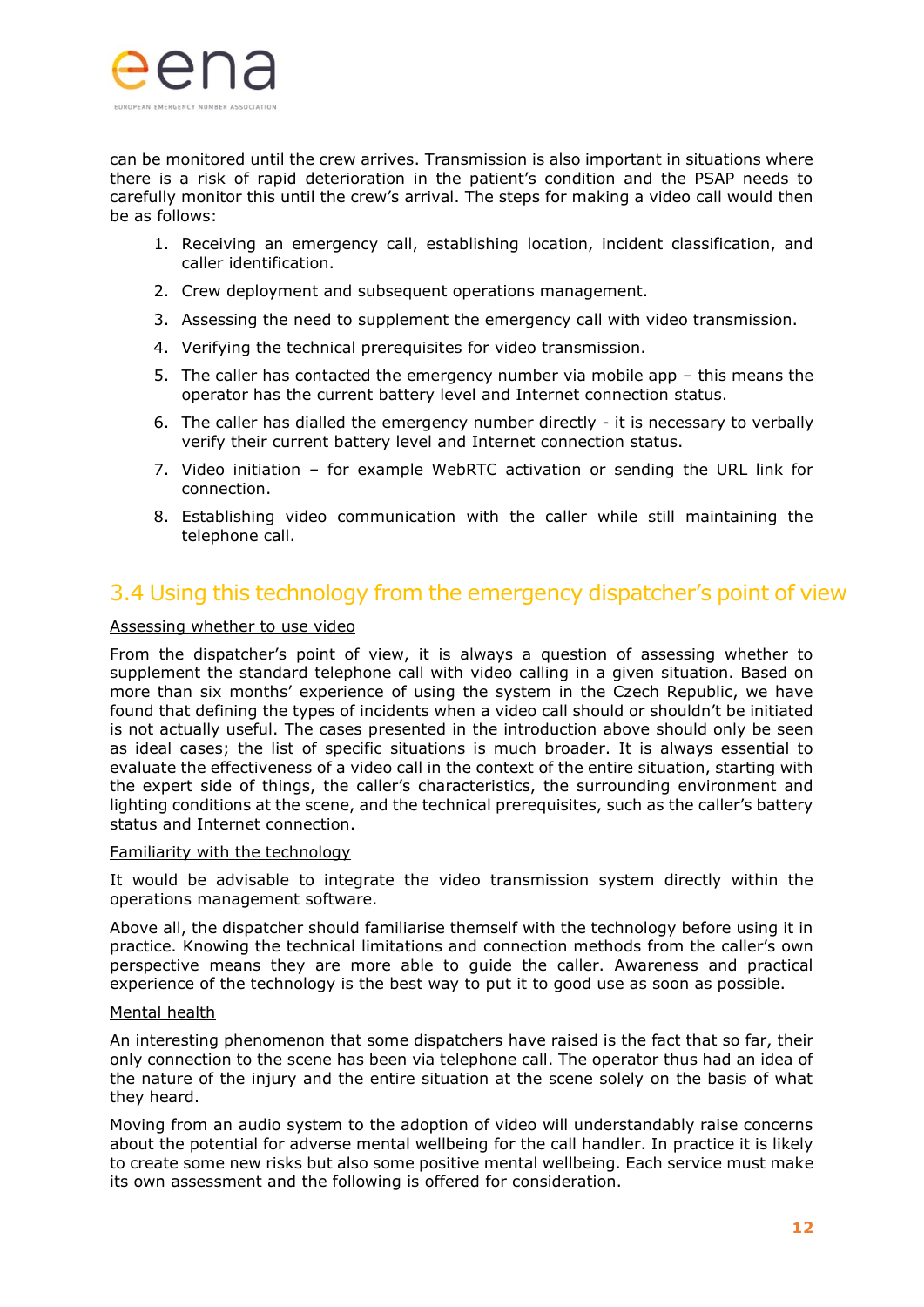

Again, it is helpful to take a wider context. Very few people joining the emergency service in any capacity do so in the knowledge of how they will respond to seeing or participating in traumatic events that they have not been exposed to before. This is largely a leap of faith, regardless of which service you join. In comparison, the introduction of video to an emergency call centre is an incremental change (adding a layer) and so should represent a lower level of risk.

That is not to downplay any concerns but simply to offer a perspective. Emergency services must ensure that the wellbeing of their personnel is a high priority. A range of informal and formal support must be readily available.

Research may have a role to play in understanding the potential risks, but caution is offered against making this a pre-requisite before adoption. This is because it may take time to complete (and will be unable to study long-term effects yet), the results cannot be guaranteed upon to provide the certainty sought, the study may be disputed, and the findings may not be sufficiently representative to adopt universally. As previously mentioned, finding other organisations that have practical and similar experience of introducing video is a more pragmatic, robust and cost-effective approach.

For example, the use of video for customer interactions has seen a significant increase in commercial contact centres, many of whom will also deal with vulnerable or distressed customers. It is important to remember that this is not a unique issue for the emergency services and by looking to other sectors, practical insight and resources can be accessed that will both speed up adoption and reduce issues for the emergency services and their personnel.

#### Situational awareness

Gaining an early and shared situational awareness is beneficial to both the call handler and caller. The use of audio has limited the ability of call handlers to visualise the scene as described and it will be rare that they view images even after the event, except for the more serious events. As such, their perception of what is happening will be primarily formed by their own experience, that shared by colleagues, organisational messaging and training.

In some workshops organised by the Kent Fire and Rescue Service with fire control operators, this was explored with interesting results. When divided into groups, the one comprising newer recruits was found to be more accurate in their description of a 'typical' incident. It was identified that for those longer serving members, the impact of organisational messaging skewed to worst case planning and more attention given to more serious incidents (enhancing recall) amongst other factors, meant that they often believed the risks during typical incidents to be greater than was typically true. This is mentioned not as a conclusive statement, but just to highlight that greater use of video would assist with creating a better alignment between the real and believed scenario.

It will also reduce some of the frustration for the caller handler of trying to paint a picture from the caller's description, the ability for which varies significantly. As a result of their training and experience, call handlers will be able to guide the caller to view the important features, something which the caller may not intuitively know. When using audio only the additional features may not even be known to the handler.

#### Additional tool to manage

Clearly, the introduction of video represents another tool to learn and manage. Better integration and user-centred design means that technology is generally becoming more intuitive and less onerous. Ensuring any burden is reduced can be a feature throughout the process from specification and procurement through to training and coaching once adopted.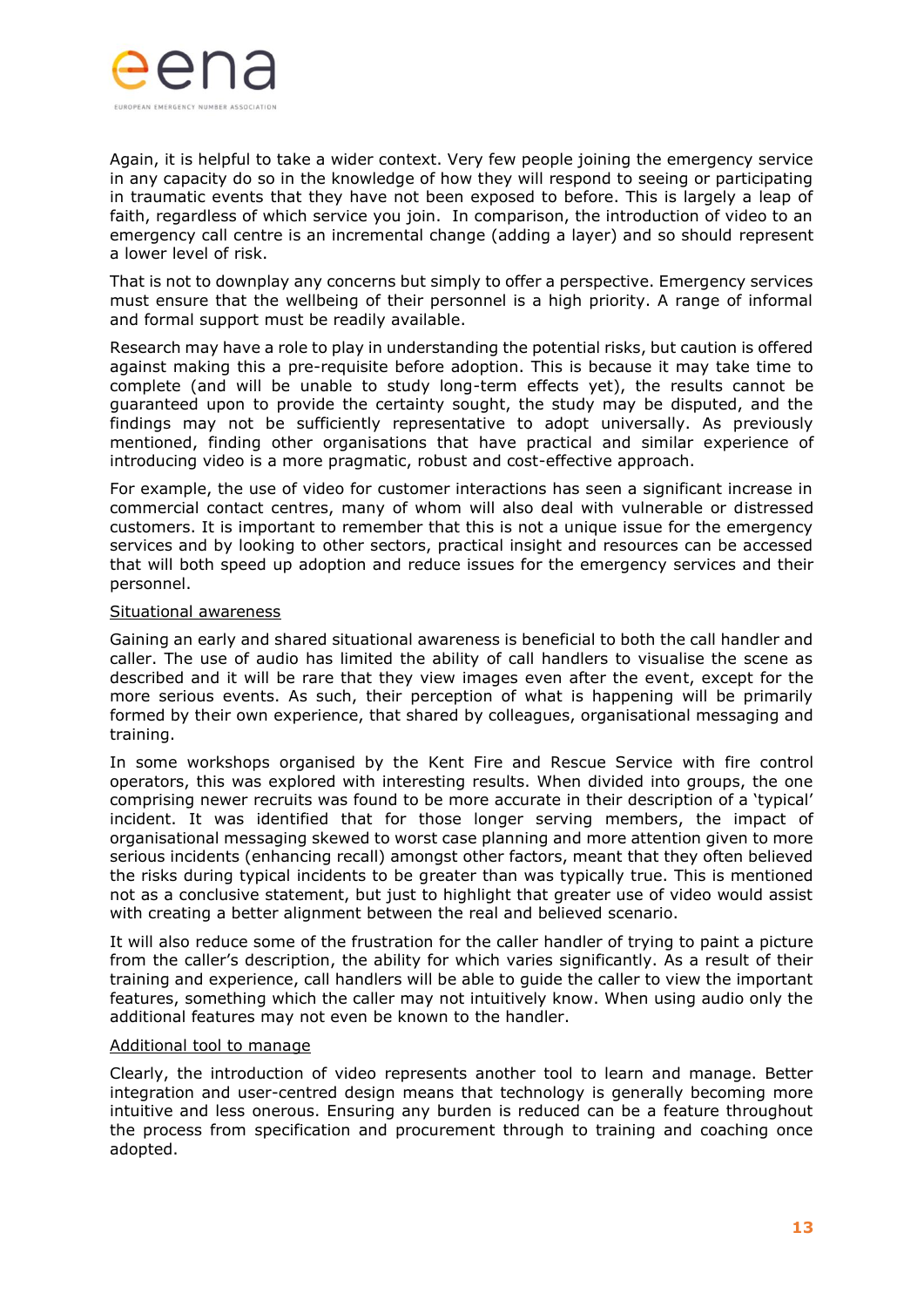

Whilst this report focusses on the use of video, technology is (and will continue to) rapidly changing all workplaces. This will provide a range of benefits and challenges. As such, it is suggested that the use of video should be considered more widely as part of an IT and workforce strategy. This would mean helping personnel to be comfortable with the increasing rate of change in general as well as having the skills to adopt specific change such as video.

## <span id="page-13-0"></span>3.5 Examples from practical experience

Practical experience reveals various different scenarios. We may have a caller present during resuscitation in a home environment, equipped with a smartphone and there are more bystanders present – an ideal situation for a video call. However, the user is not in a capable enough state to do anything more demanding than hold the phone to their ear. On the other hand, we have also encountered a case where a participant in a traffic accident responded to a video call link by then asking the operator to send it to a different phone number; this turned out to be a phone with a better camera and more data. We also encountered a case where the image of the accident was transmitted from the motorway by a truck driver who had a local Wi-Fi hotspot in their cabin.

#### **Video-assisted CPR**

In several cases, the video call was used to monitor CPR in incidents where several bystanders were present. The ideal number is three: two to take turns in providing CPR and the third to communicate with the PSAP via video call. The operator was able to verify in great detail the CPR providers' correct hand placement, frequency of chest compressions, and turn-taking until the crew's arrival on scene.

### **Information from a traffic accident – better situational overview**

Video calling was also used to deal with multiple casualty traffic accidents. One caller was always asked to supplement their call with video transmission. The operator could thus better assess the situation at the scene. These situations highlight the importance of reminding the caller to focus on their own safety and not just on providing video footage.

#### **Verifying the patient's state of health**

Other cases in which video was used successfully were to monitor the patient's health. For example, in evaluating the extent of burns affecting a child, or the overall condition of a spontaneously breathing biker after a fall. In both cases, the rescue crew was deployed, and the patient's state of health was monitored by the PSAP until the crew arrived on scene.

We also encountered a case where video transmission meant the crew did not need to be sent. During the initial phone call, the caller complained of a knife wound to their hand. Following assessment, the dispatcher decided to refer the patient to the nearest hospital ER department. The follow-up video call was used to verify the actual condition of the wound and to confirm the decision not to send the crew was correct.

#### **Confirmation of death**

A runner out in the woods came across an unexpected situation when they discovered a lifeless body. Through contacting the rescue services and subsequent video call, the postmortem signs were clearly assessed, and the standard follow-up procedures were initiated.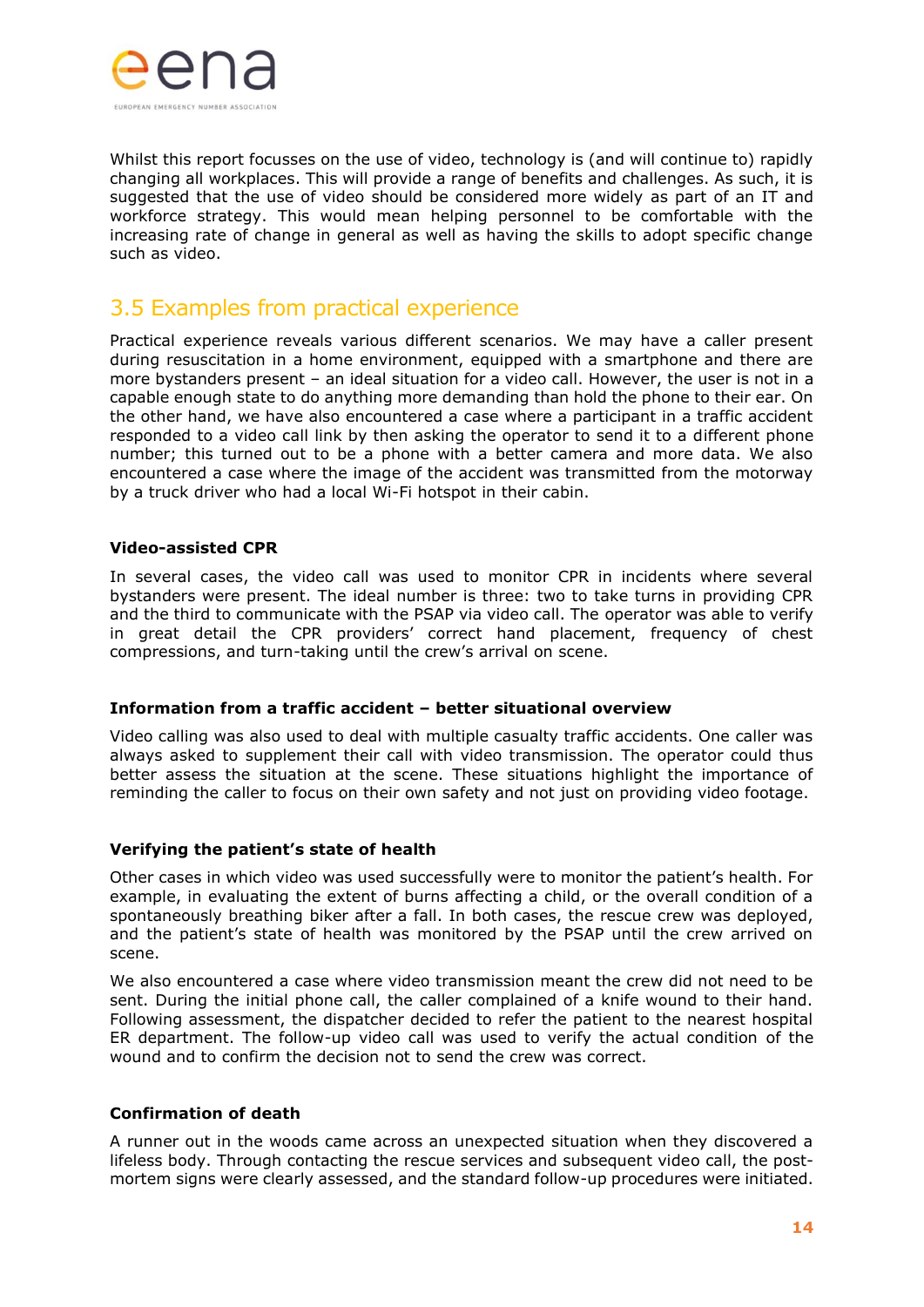

#### **Response to fire**

When responding to a fire, the initial caller may only be able to see one view of a large or complex building or scene. If multiple calls are received from persons at the scene, and where safe to do so, they can be asked to take up position at different point around the premises. This allows for better monitoring prior to the crews arriving and can ensure that any significant indicators (e.g. direction and colour of smoke) or a change in conditions are more likely to be spotted.

## <span id="page-14-0"></span>3.6 Video transmission vs. photo images

In some cases, a photo may replace the video call itself, and a static image may be sufficient. What can be currently stated, however, is that for mountain rescue services, the ability to transfer compressed photos is much preferred over fully-fledged video. In mountainous terrain, several photographs are often sufficient to show the surroundings of the incident or the condition of a climber stuck on a rockface, etc. Here, a photo clearly may take precedence over video.

## <span id="page-14-1"></span>4 l CASE STUDY

## <span id="page-14-2"></span>Austria, Hungary, Czech Republic & Slovak Mountains

An official mobile app is used to support the Emergency Medical Service (EMS), the Mountain Rescue Service, and the Water Rescue Service in the Czech Republic, Austria, Hungary and the Slovak mountains. The system was introduced in 2016 with the aim of using the capabilities of smartphones to communicate more effectively with the emergency line. This is achieved through efficient location, caller or patient identification, and incident classification.

When the Alarm function is activated, the emergency number is dialled and at the same time, information about the caller's exact location is sent automatically, along with a complete incident classification and patient or caller identification. The new system enables video transfer direct from the scene of the incident. The system is currently used by more than 2,000,000 users in 4 different countries. The rescue services have so far received more than 100,000 emergency calls made through the app.

In hundreds of cases, the system has significantly helped rescue people not only in open terrain, but also in built-up areas. An integral part of the system is the national AED database, including the possibility to report new devices directly from within the app. Plus, it features an Emergency Alerts system, medical points of interest database, a First Aid encyclopaedia and other modules for accident prevention and awareness. The cross-border functionality of the system is also important, as the user needs just a single app to contact the foreign emergency lines throughout all supported countries (Austria, the Czech Republic, Hungary, and the Slovak mountains).

The video transmission solution is based on WebRTC technology. It allows for continuous transmission of location, image, and text between the caller and the Operations Centre. Contacting the emergency line takes place in the usual standard way, i.e. by dialling a telephone number or via an app. Video transmission is initiated by the operator, via a special SMS or push-notification sent to the caller. In accepting and opening the link, a direct connection is set up between the mobile phone's camera and the PSAP, and all without having to interrupt the standard telephone call. Undoubtedly, a significant benefit of this technology is the fact that it is fully functional not only for existing emergency mobile app users, but also for all emergency callers equipped with a smartphone and Internet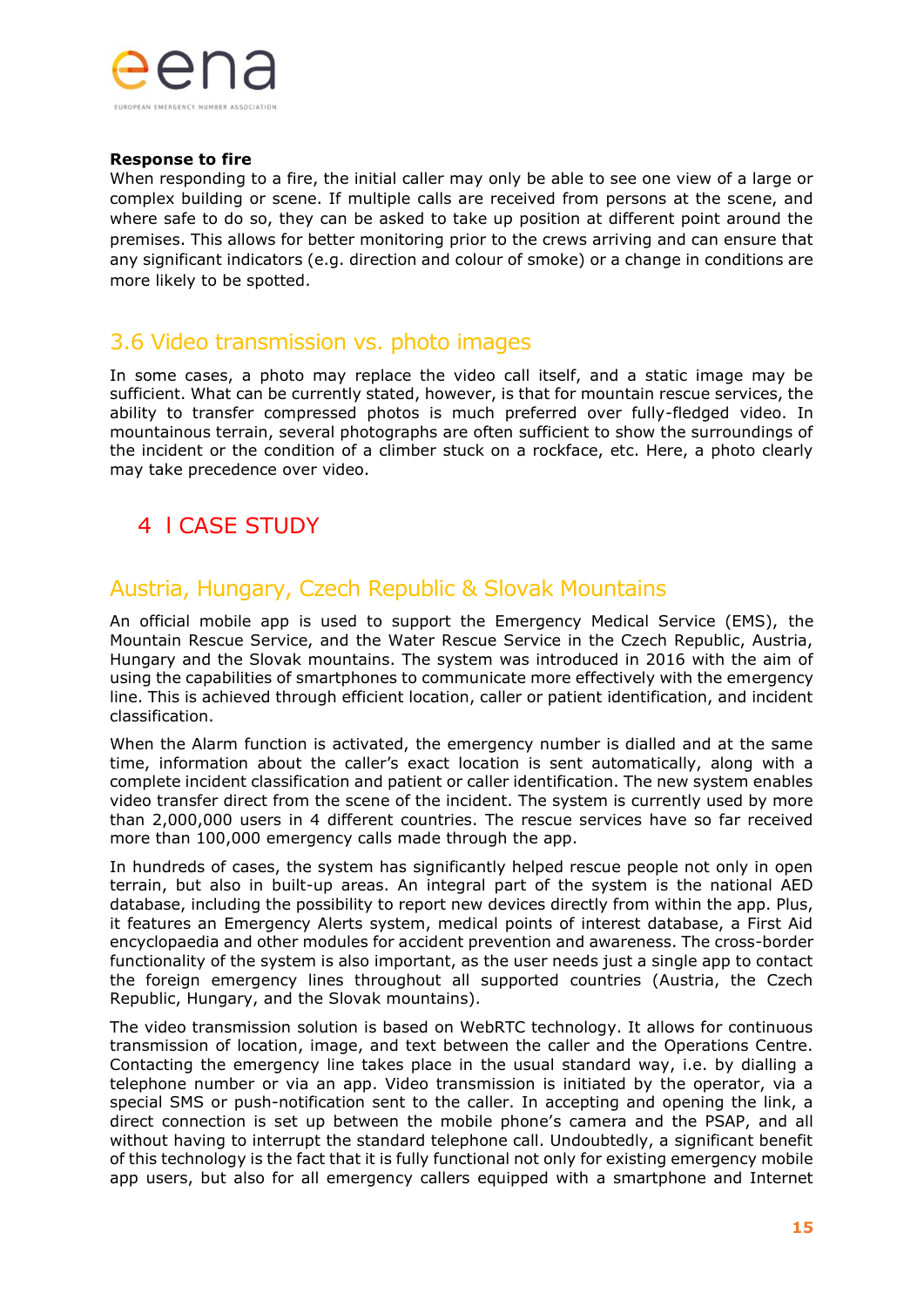

access. The basic functional element is the operator's web portal open at their workstation in the PSAP. The web portal includes the following functionalities:

- An overview of all incidents from the app within that EMS region, including details of data sent by the app (mobile Operations Centre).
- Option to create and add a new incident report for callers who do not have the mobile app.
- Continuous caller location updates from the incident, including map views.
- Continuous chat function with the caller if voice communication is not possible.
- Image transmission from the scene of the incident and subsequent sharing with the responding EMS crew.



• Incident filtering for app calls and a simple analytics tool.

*App Web Portal*



*Data and image transmission from the scene of the incident in the new Web App portal*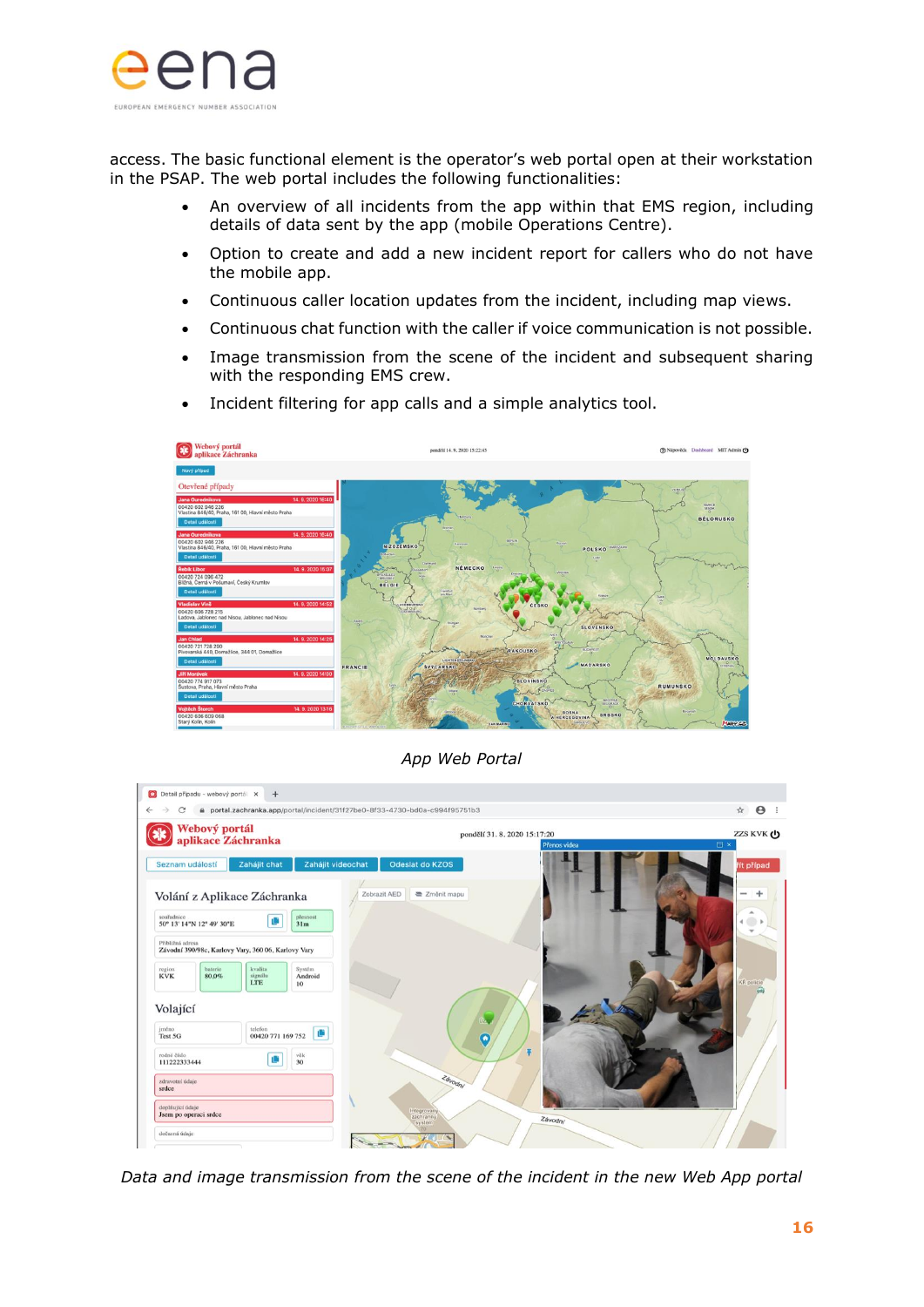



*Image transmission and chat from the scene of the incident – as implemented in the mobile app*

## <span id="page-16-0"></span>5 l RESEARCH

It is a reasonable and growing expectation that policies and practices are demonstrably informed by evidence. The term 'evidence' covers a wide range of potential material including, but not limited to, academic research and industry sources. The relevance, quality, and objectivity of these will vary and care is needed when assessing the strengths and limitations of any evidence, individually and collectively. The use of evidence assessment frameworks from organisations such as NESTA can help this.

The type and standard of evidence required will vary and should be proportional to the issue being addressed.

For those services considering the adoption of video there will be a readily available source of technical and other documents to aid the functional considerations. In support of some of the wider discussions included within this document, the topics below are suggested to be worthy of further reading:

- User-centred design
- Systems thinking
- Human behaviour during emergencies (especially social science studies)
- Customer experience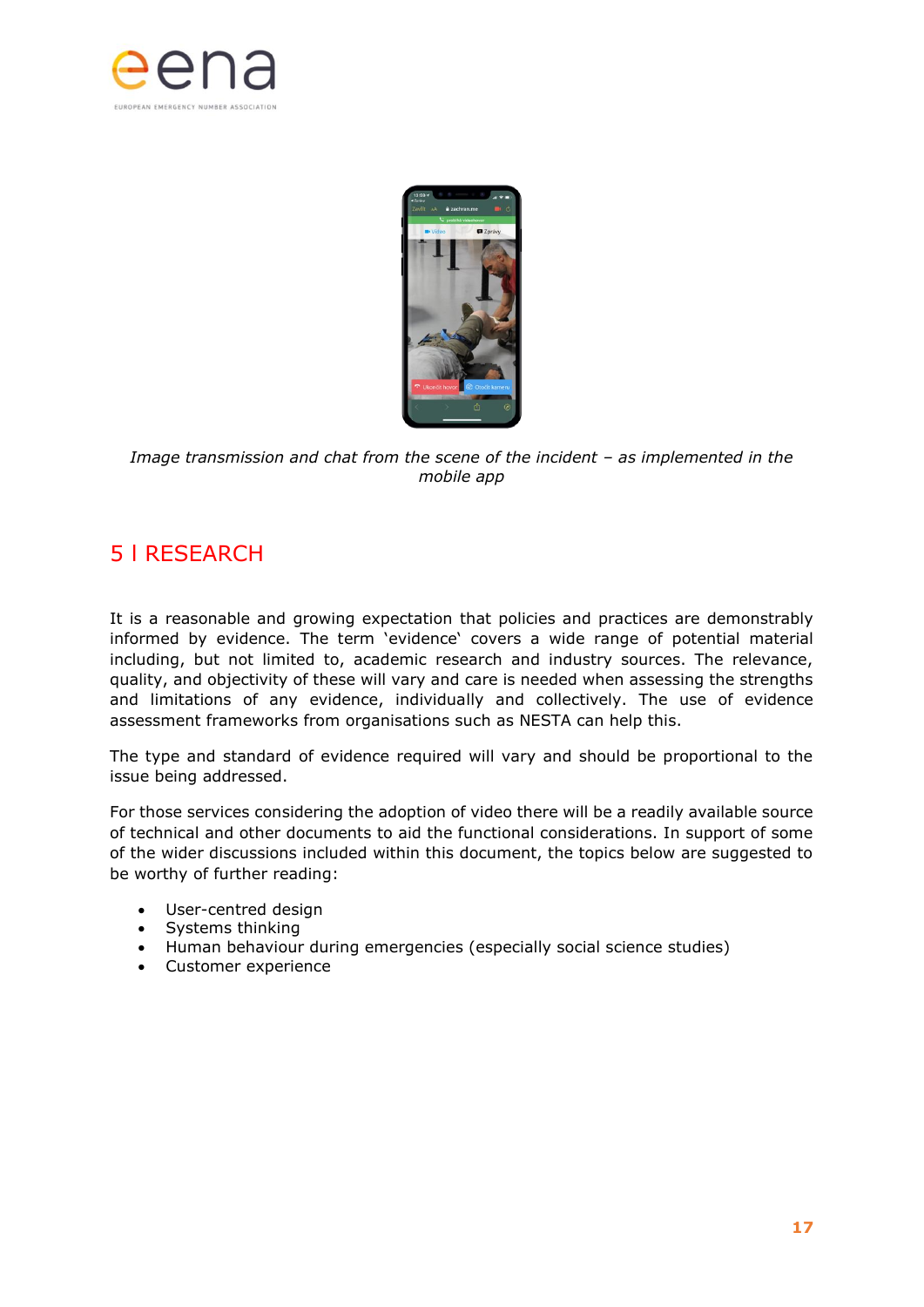

## <span id="page-17-0"></span>6 l RECOMMENDATIONS

Incident image transmission technology constitutes a significant contribution to the work of the PSAP. The use of video has the potential to bring numerous benefits to the experience of both the caller and the call handler. We have nevertheless shown that there are a number of considerations to that must be taken into account. We therefore recommend the following:

**Recommendation 1 –** be clear about the real benefit of introducing video (or any other change). Its primary purpose should always be to facilitate a proportional improvement to the experience and/or outcomes for citizens. This may require that a visual imagery strategy is developed to provide an organisation framework, enhance consistency and consider how images captured in one place may be useful elsewhere.

**Recommendation 2 -** In doing the above, the specification of video technology should ensure it benefits staff through improvements to the ease of operation and by removing tasks which can be readily automated. It should be the aspiration that any new technology is easily integrated and reduce the overall burden on staff.

**Recommendation 3 –** adopt user-centred design principles to ensure that the technology meets the requirements of all users and potential users. This includes fully understanding the public experience and needs through research or other forms of engagement.

**Recommendation 4 –** ensure all services share an ambitious vision and commitment to meeting the needs of their citizens. Ideally this should be captured in a common strategy, that recognises practical and mental wellbeing outcomes.

**Recommendation 5 -** technology and citizen expectations are changing rapidly. Emergency services need to ensure they can quickly adapt and constantly strive to meet or surpass these. Increasingly, techniques and agile methodologies reduce the cost and increase the speed of adopting technology.

**Recommendation 6 -** create a culture in which staff welcome and eagerly adopt technology that allows them to enhance the experience and outcomes of citizens. Where, inevitably, this impacts on their current role, they should be supported to develop the new skills required and for any wellbeing issues encountered.

**Recommendation 7 –** create a customer experience strategy that includes the emergency call handling function.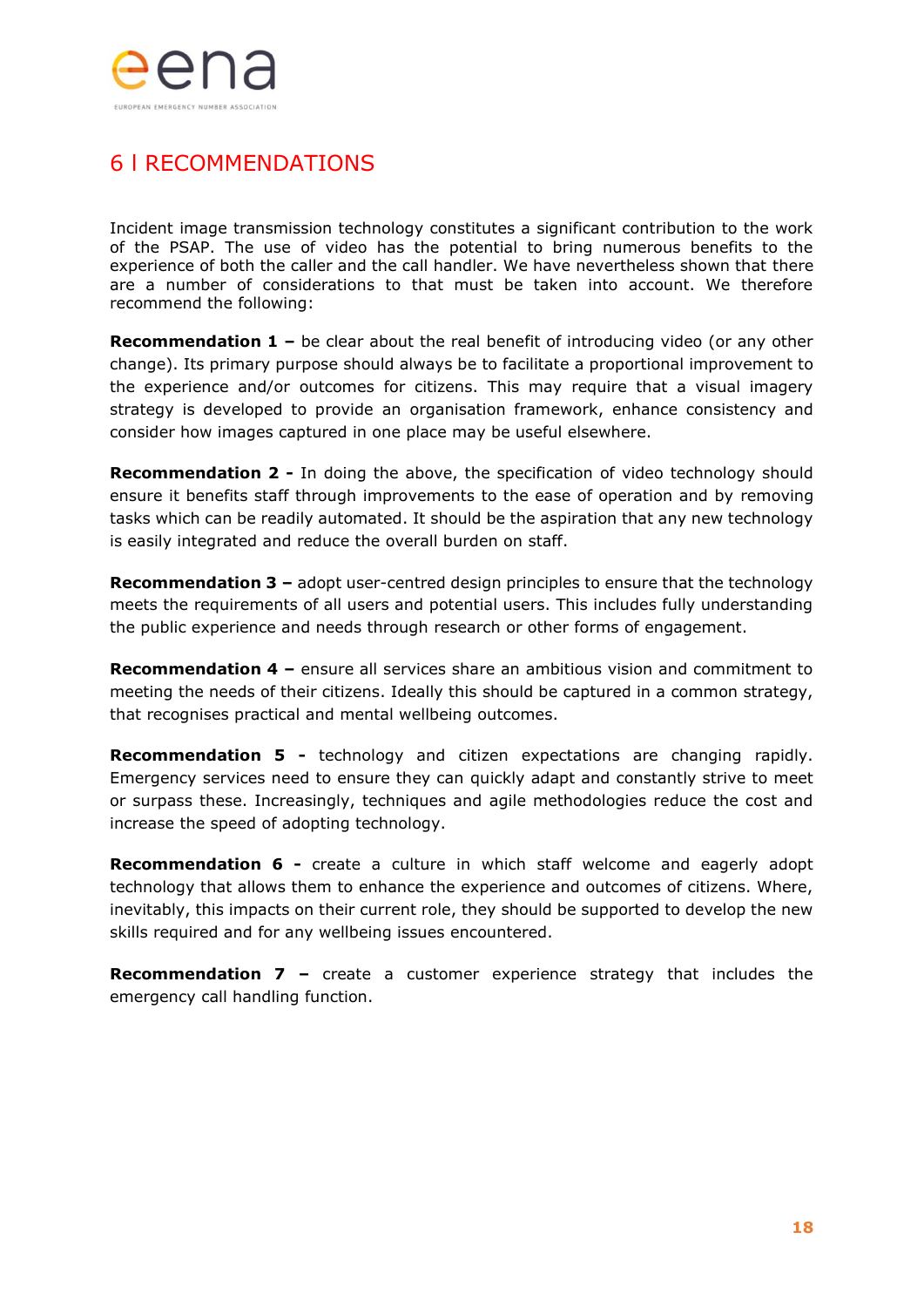

## <span id="page-18-0"></span>**7 LCONCLUSIONS**

#### **Should the video call be initiated by the caller or emergency services**

Video calls introduce additional benefits and factors for both the caller and call handler. On a human level, it is foreseeable that there would be circumstances under which either party may wish to have the ability to determine which is the most appropriate or comfortable medium for them. The potential operational benefits of video calls may be diminished if callers or call handlers felt that they would be personally compromised by being unable to decide when to use either. As such, in general, it is likely that the aim should be to provide both parties with the ability to control whether to use audio or video at any stage of the call.

Prior to implementation, it may be beneficial to approach other sectors or organisations that have introduced video call technology. They are likely to provide valuable insight of their experience and may even be able to provide examples of call protocols.

Even with the best preparation, some adaptation should be expected during the implementation phase based on user experience. As such, an iterative approach should be incorporated with structured feedback programme collating the experience of both callers and call handlers.

#### **Benefits of the use of video**

Whilst it is a new application, many emergency call centres will already have experience of accessing and using live footage, for example from CCTV. In this respect, video calls from citizens simply provide another source from which imagery can be received. Where it differs is that CCTV is usually at a fixed location, and citizens can be asked to change their vantage point.

From a human perspective, video calls for most incidents will only enhance the effectiveness of the communication between both parties. This is likely to reduce the stress created from the limitations of relying on discussions limited to verbal descriptions only. It is likely to have professional benefits to the call handlers including: enhancing their ability to liaise between the caller and responding crews; building a better understanding of incidents; and assisting their ability to help the caller accomplish their own priorities e.g. ensuring the welfare of pets or saving valued possessions.

For the caller, video calls should provide a more human experience by being able to see a person rather than just hear their voice. This may be particularly helpful for incidents where the caller is distressed or there is a need to create a rapport quickly. It is likely to reduce the burden on the caller, by enhancing the ability to create a shared situational awareness particularly for dynamic incidents. This should help the caller both at the time and postevent as they will have a greater sense of any actions being a shared responsibility with the call handler. The impact of post-event trauma amongst citizens is perhaps still largely underappreciated. Video calls will also provide a positive enhancement in developing the options for those with disabilities to make calls for their own, and others, welfare.

#### **Challenges for the citizen, safety etc.**

The main challenges for the citizen are likely to be in relation to use of the technology and in terms of ensuring its use does not cause harm.